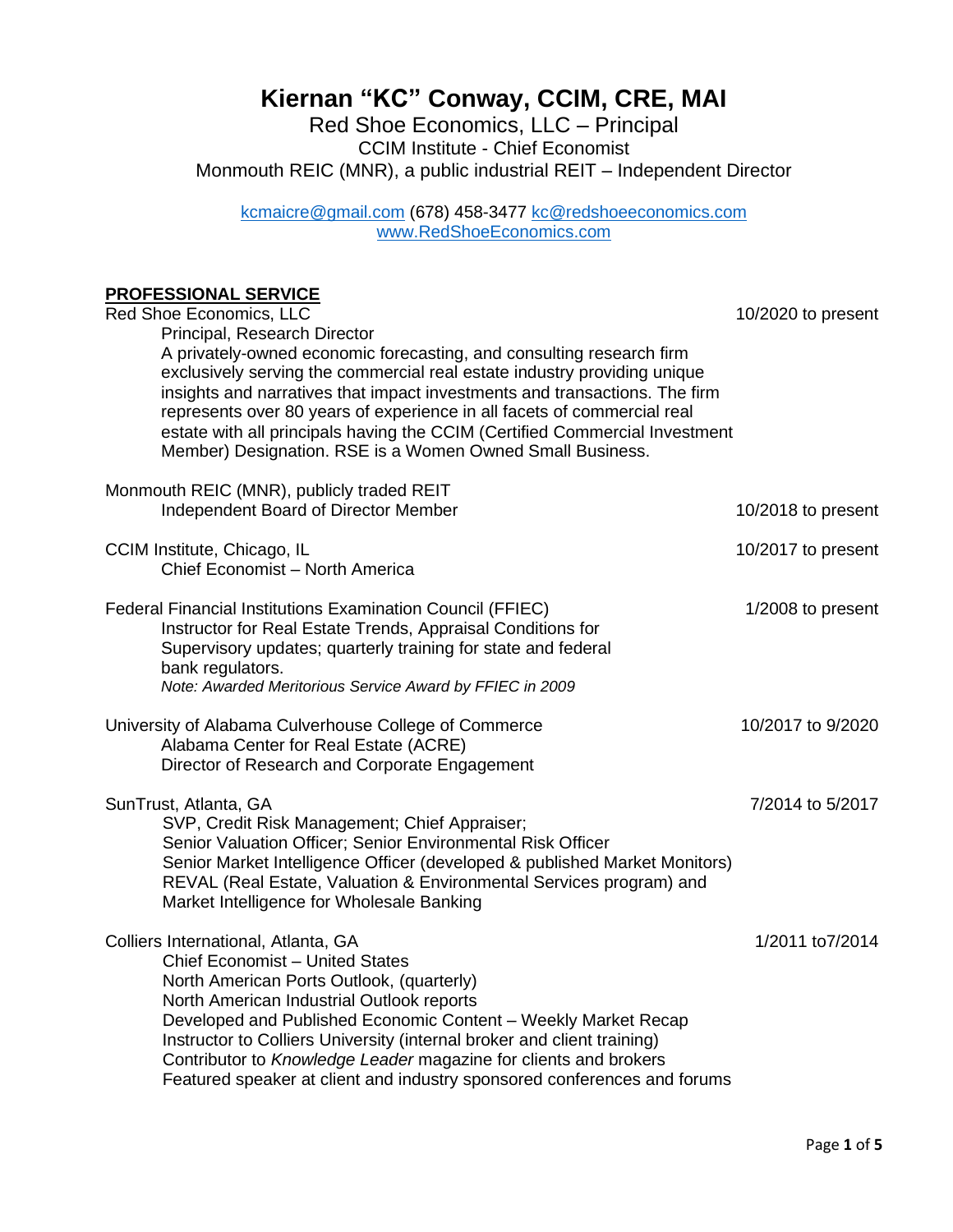#### Federal Reserve Bank 10/2005 to 12/2010

 Commercial Real Estate Subject Matter Expert to Atlanta FRB Senior Risk Specialty Officer to NY FRB Briefed Federal Reserve Chairman Ben Bernanke, Board of Governors on subprime lending and housing crisis and its impact on the commercial real estate industry Co-founded "Ask the FED", "Rapid Response", and Industry-facing "Debate & Confirm" programs

## SouthTrust Bank 4/1996 to 5/2005

 Director of Underwriting for Commercial Real Estate bank-wide Underwriter for all on-balance sheet loans securitized to CMBS Developed proprietary Market-At-A-Glance (MAAG) market monitoring reports Underwriter for Builder-Line lending and subdivision lot lending Regulatory and real estate underwriting compliance with oversight reporting

### Other Service

- Winius/Montandon Appraisers, currently Winius-Integra (Appraiser);
- Cushman & Wakefield (Senior Appraiser)
- Equitable Real Estate (Director)
- Deloitte & Touche (Manager Valuation Services & Litigation Support)
- Wells Fargo Bank (Assistant Chief Appraiser for Southeast Region)
- Prudential Home Building Investors (PHBI) created Partnerships with Home Builders and Residential Lot Developers nationwide

### **PROFESSIONAL CREDENTIALS**

| CCIM – Certified Commercial Investment Member                 | 4/2020  |
|---------------------------------------------------------------|---------|
| MAI – Member of Appraisal Institute (Member # 8281)           | 11/1989 |
| CRE – Counselor of Real Estate (Member # 2456)                | 4/2009  |
| State Licensed Appraiser (State of Georgia/License # GC-1354) | 8/1991  |

## **EDUCATION**

| Emory University, Atlanta, GA; BBA, with Honors       | 5/1985           |
|-------------------------------------------------------|------------------|
| Appraisal Institute                                   | 3/1985 to 1/2019 |
| (Includes 177 hours core education for MAI 1985-1989; |                  |
| and more than 360 hours post MAI, 1989-Jan 2019)      |                  |

# **ACADEMIC & REAL ESTATE INDUSTRY ADVISING**

| • Federal Reserve - Briefed Chairman Bernanke on "Coming R.E. Crisis"           | 6/2006 to 10/2009  |
|---------------------------------------------------------------------------------|--------------------|
| Wall Street Journal cited my briefing Oct 7, 2009 "Fed Frets About CRE"         |                    |
| • Alabama Center for Real Estate at University of Alabama                       | 10/2017 to 9/2020  |
| Published research: Logistics Infrastructure: Transformational Opportunities    | 2/2019             |
| • Monmouth REIC (MNR) – Board of Directors                                      | 10/2018 to present |
| • Counselors of Real Estate - 2018 Liaison Vice Chair, Committee Oversight      | 2018               |
| • Counselors of Real Estate – Annual Top 10 RE Issues – Member of Committee     | 2014 to 2017       |
| • Counselors of Real Estate - 3D Printing, A Game Changer                       | 10/2014            |
| • Counselors of Real Estate - RE & the Economy: Chaos Driven?                   | 9/2016             |
| (Dr. Hugh Kelly, New York University and Dr. Peter Burley, Realtor University)  |                    |
| • Counselors of Real Estate - CRE Finance Disruption: Déjà vu or Something New? | 12/2018            |
| • Risk Management Association (RMA) National & Regional Real Estate Symposia    | 2011 to 2018       |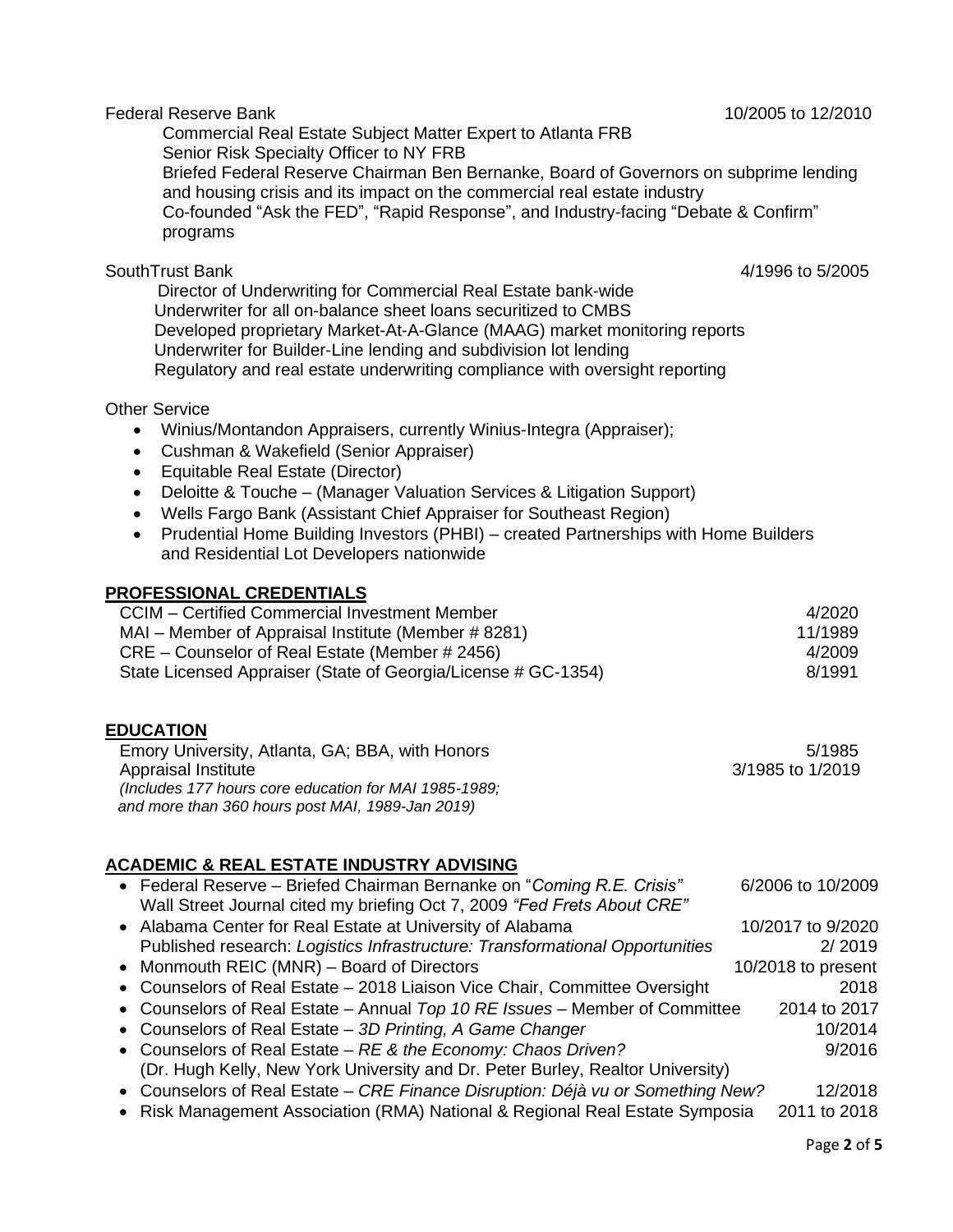| RMA Journal - Content Author CY 2019 - Just When Things Were Going So Well<br>• American Property Tax Counsel (APTC) – Property Tax Valuation Seminars<br>Dissecting the Cap Rate; Allocating Real Estate Value from the Going Concern; | 2/2019<br>2009 to 2018 |
|-----------------------------------------------------------------------------------------------------------------------------------------------------------------------------------------------------------------------------------------|------------------------|
| Appraiser as Expert Witness, What's Behind Investor Surveys?<br>• National Association of Realtors - Land Institute                                                                                                                     | 2010 to 2017           |
| (Co-presented annual Economic Outlook with Dr. Dotzour of Texas A&M)<br>• Appraisal Institute & Commercial Real Estate Women (CREW) - State of Atlanta<br>Annual keynote on topics: The Banking & Credit Crisis & Ports & Logistics     | 2008 to 2017           |
| • External Advisory Board: University of Colorado - Leeds Business School                                                                                                                                                               | 2010 to 2015           |
| Colorado Mountain College - Steamboat Springs, Colorado Economic Summit<br>$\bullet$                                                                                                                                                    | 10/2014                |
| DePaul University Real Estate Center & Chaddick Institute (Dr. Susan Cannon)                                                                                                                                                            | 12/2014                |
| The Future Supply Chain: Think 3D for Manufacturing, Warehousing & Retail                                                                                                                                                               |                        |
| • University of Florida - Bergstrom Center for Real Estate Studies                                                                                                                                                                      | 2011, 2013, 2015       |
| Real Estate Advisory Board Retreat                                                                                                                                                                                                      |                        |
| • South Carolina International Trade Conference - Global Economic & Port Outlook                                                                                                                                                        | 9/2016                 |
| • Georgia State University – Economic Forecasting Center – Views from the Top                                                                                                                                                           | 1/2017                 |
| Annual GSU Real Estate Center event for business leaders (Dr. Rajeev Dhawan)                                                                                                                                                            |                        |
| • Urban Land Institute (ULI) - 2017 Economic Consensus Forecast                                                                                                                                                                         | 09/2017                |
| Annual Economic Forecast Survey - Presented and explained results                                                                                                                                                                       |                        |
| • University of Central Florida - Annual RE Conference (Keynote Speaker)                                                                                                                                                                | 2016 & 2017            |
| • University of Alabama - ACRE Commercial Real Estate Conference                                                                                                                                                                        | 2014, 2018 & 2019      |

## **CONFERENCE PRESENTATIONS**

Frequently lecturer and speaker on the U.S. Economy, Housing Conditions and Trends, Commercial Real Estate markets, Ports & Logistics, Retail Industry, Property Tax, Agricultural and Residential Land, 3D Print Manufacturing, Digital Currency and Blockchain Technology, Valuation matters and policies such as Interagency Appraisal Guidelines, HVCRE, CECL, ASC 842 and Lease Accounting, for state and federal government agencies, financial institutions, real estate organizations, such as NAR, RMA, CCIM Institute, APTC, IPT, Appraisal Institute, NAIOP, SIOR, RMA, as well as private industry groups & companies.

Presented more than 750 programs to real estate industry and regulatory organizations, and conferences following the 2008-2009 Housing and Financial crises, including the Appraisal Institute, American Property Tax Council, Counselors of Real Estate, CCIM Institute, AL Center for Real Estate, RMA, FDIC, FFIEC, Federal Reserve, Conference of State Bank Supervisors (CSBS), IPT, ICSC, NAHB, National Association of Realtors, NAIOP, SIOR, Society of CPAs, RLI, and ULI.

# **TEACHING, CONFERENCE & SEMINAR DEVELOPMENT**

| Federal Financial Institutions Examination Council (FFIEC) / Arlington, Virginia | 2008 to present    |
|----------------------------------------------------------------------------------|--------------------|
| (The FFIEC is the bank regulatory school for all bank examiners housed at FDIC)  |                    |
| • Supervisory Updates - Lessons Being Learned from Financial Crisis              | Quarterly, 2009    |
| Received Meritorious Service Award from FFIEC for Examiner Education             | 1/2010             |
| • Supervisory Updates & Emerging Issues - Appraisal Issues & CRE Initiatives     | 2/2010             |
| • Community Institutions Lending Forum - Appraisal Issues                        | 8/2010             |
| • Supervisory Updates & Emerging Issues - CRE Stress Testing                     | 3/2011             |
| • Community Institutions Lending Forum - CRE Market Conditions                   | 6/2011             |
| • Supervisory Updates & Emerging Issues - Appraisal Issues & CRE Conditions      | Quarterly, 2012    |
| • Community Institutions Lending Forum – Calculating the Cap Rate                | 4/2013             |
| • Supervisory Updates & Emerging Issues – CRE Market Conditions & Appraisals     | 2013 to 2017       |
| • Agricultural Real Estate Lending - What to Know & Where to Go to Value A       | Spring & Fall 2014 |
|                                                                                  |                    |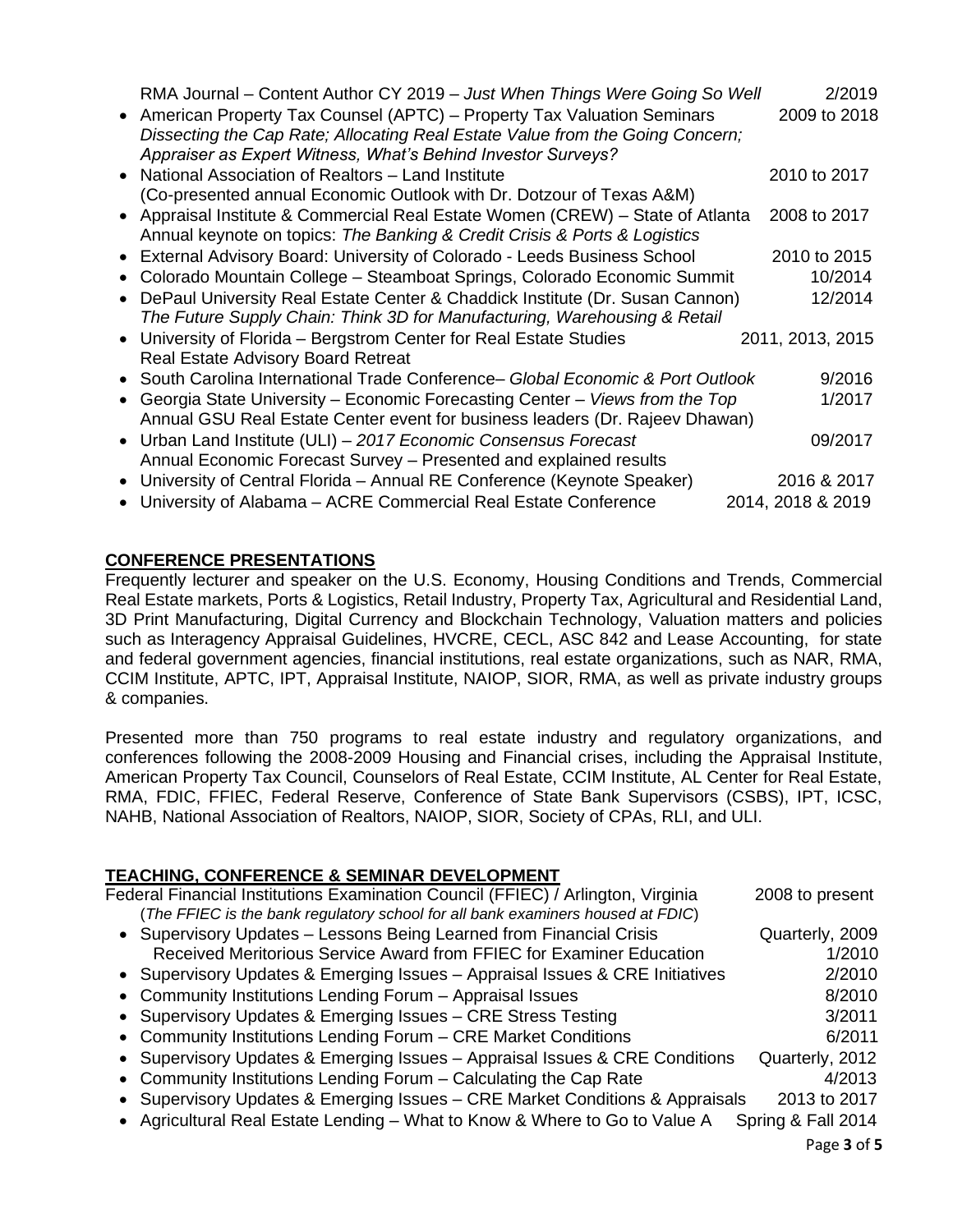Co-developed Conference with Leading Industry & FRB Subject Matter Experts

# **INSTRUCTOR/GUEST LECTURER**

| INSI KUCTUR/GUESI LECTURER                                                                                                                      |                        |
|-------------------------------------------------------------------------------------------------------------------------------------------------|------------------------|
| • Conference of State Bank Supervisors, CSBS (National Conferences)<br>Led classes on appraisal-related topics                                  | 2009, 2011, 2016, 2017 |
| • Tennessee Department of Banking -Appraisal Reviews & FAQs on Value Methods                                                                    | 2011                   |
| Kentucky Department of Financial Institutions - General RE Issues in Banking                                                                    | 12/2011                |
| Arkansas State Banking Department - Workout Guidance Necessary                                                                                  | 3/2011                 |
| Colliers University – Broker Curriculum on Economy, Ports & CRE Trends<br>$\bullet$                                                             | 2011 to 2014           |
| Federal Reserve - Ask the FED - Rapid Response seminar series                                                                                   | 2008 to 2010           |
| Voted "Favorite FED presenter" by bank examiners in 100 <sup>th</sup> session survey                                                            |                        |
| <u>RESEARCH EXPERIENCE</u>                                                                                                                      |                        |
| <b>Government</b> - Federal Reserve Banks                                                                                                       |                        |
| Industry Spotlight, FRB of Atlanta – Public Homebuilder Focus Report<br>٠                                                                       | 9/2007                 |
| Industry Spotlight, FRB Atlanta - Unsecured Debt at Public Homebuilders                                                                         | 9/2007                 |
| R-REMS – Residential R.E. Market Spotlight (Quarterly report)                                                                                   | 2007 to 2010           |
| Atlanta Fed continues to use the R-REMS for monitoring housing conditions                                                                       |                        |
| • C-REMS – Commercial R.E. Market Spotlight (Quarterly report)                                                                                  | 2007 to 2010           |
| Atlanta Fed continues to use C-REMS for monitoring commercial real estate                                                                       |                        |
| • Perspectives on Risk – CRE will Lag any Economic or Housing Recovery<br>Paper to Fed Board of Governors and staff regarding headwinds for CRE | 2009                   |
| Rapid Response: five-part series - Case Studies on Income Real Estate                                                                           | 6/2010                 |
| Credit Markets Symposium (Richmond FRB) – Perspectives on CRE Market                                                                            | 4/2010                 |
| Debate & Confirm FRB of Atlanta Program - 2010 Banking Industry Outlook                                                                         | 2/2010                 |

### **Industry Published**

|                | Valuing Appraisals: Evidence from the CMBS Industry - CRE Finance                                                             | 2012         |
|----------------|-------------------------------------------------------------------------------------------------------------------------------|--------------|
| ٠              | Co-authored: Brian Olasov, Managing Director, McKenna Long & Aldridge, LLP<br>North American Port Analysis - CapEx or Capsize | 2013         |
|                | Inaugural North American Ports paper for Colliers International                                                               |              |
|                | Co-authored with James Cook & Aaron Finkelstein                                                                               |              |
| ٠              | North American Port Analysis - Biggie Size It                                                                                 | 2014         |
|                | Annual North American Ports paper for Colliers International                                                                  |              |
|                | Co-authored with James Cook & Aaron Finkelstein                                                                               |              |
| $\blacksquare$ | <b>Colliers Quarterly North American Industrial Outlook</b>                                                                   | 2013 to 2014 |
|                | Quarterly research report on Industrial Real Estate Market Conditions                                                         |              |
|                | The "I" s Have It; No "Frozenomics" Excuses                                                                                   |              |
|                | Co-authored with James Cook, Jeff Simonson & Aaron Finkelstein                                                                |              |
|                | <b>PUBLICATIONS</b>                                                                                                           |              |
| $\bullet$      | <b>Conway, K.C.</b> "Different Perspectives: Banking & the Outlook for Recovery"                                              | 2011         |
|                | Journal of Real Estate Issues, Volume 15, Number 3                                                                            |              |
|                | Co-authors: Anthony Downs, Sandy Hostetter, Marc Thompson                                                                     |              |
| $\bullet$      | Conway, K.C. "What Lies Ahead"                                                                                                | 2011         |
|                | Knowledge Leader Magazine - Bank Notes Section (Colliers Magazine)                                                            |              |
| $\bullet$      | Conway, K.C. "Weekly Market Recap"                                                                                            | 2011 to 2014 |
|                | Weekly Economic Newsletter for Colliers International Brokers & Clients                                                       |              |
|                | Created "Bulls, Bears & Bewildered" Scoreboard                                                                                |              |
| $\bullet$      | Conway, K.C. "North American Port Analysis: Beyond Post Panamax Basics"                                                       | 2012         |
|                | Journal of Real Estate Issues, Volume 37, Number 1                                                                            |              |
| $\bullet$      | Conway, K.C. "Industrial Strength, Optimism"                                                                                  | 9/2012       |
|                | Mortgage Banking - The Magazine of Real Estate Finance                                                                        |              |
|                | An Interview by John Bell on recovery of Industrial Real Estate                                                               |              |